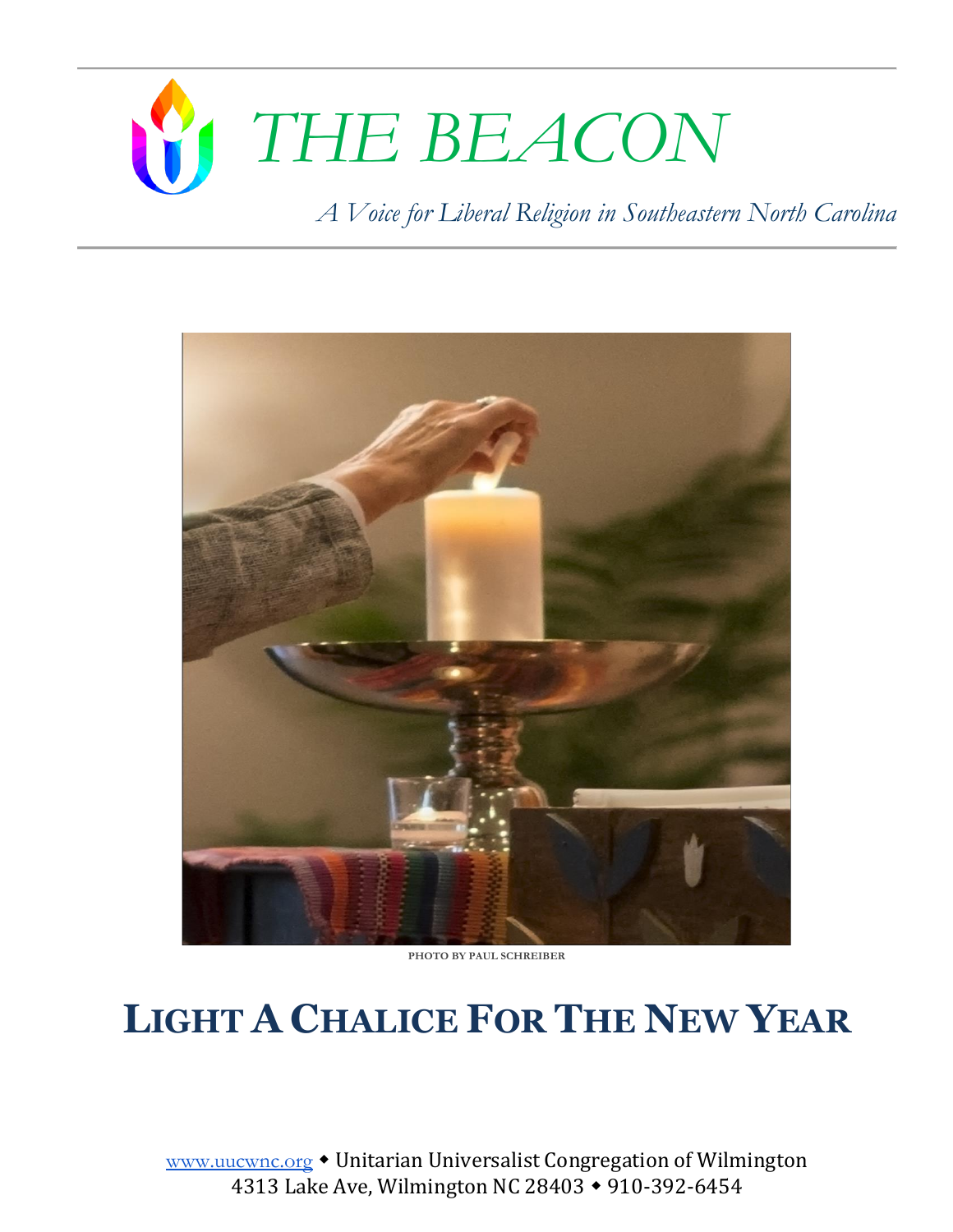# Table of Contents

# **Office Hours**

#### **MINISTER**

**REV. CHERYL M. WALKER** TUESDAY 11AM – 4PM WEDNESDAY 11AM – 4PM THURSDAY 11AM – 4PM AND BY APPOINTMENT

#### **DIRECTOR OF FAITH FORMATION LESLIE O'CONNOR**

MONDAY 10:30AM - 3:30PM WEDNESDAY 10:30AM - 3:30PM THURSDAY 10:30AM - 3:30PM

#### **ADMINISTRATOR**

JULIE BURCHAM TUESDAY 9AM – 2PM WEDNESDAY 9AM – 2PM THURSDAY 9AM – 2PM FRIDAY 9AM – 2PM

\*Subject to change - please call ahead

| December Worship Schedule |                  |  |  |  |  |  |  |
|---------------------------|------------------|--|--|--|--|--|--|
| Jan. 3                    | Rev. Greg Thomas |  |  |  |  |  |  |
| Jan. $10$                 | Rev. Cheryl      |  |  |  |  |  |  |
| Jan. 17                   | Rev. Cheryl      |  |  |  |  |  |  |
| Jan. 24                   | Rev. Cheryl      |  |  |  |  |  |  |
| Jan. 31                   | Rev. Cheryl      |  |  |  |  |  |  |

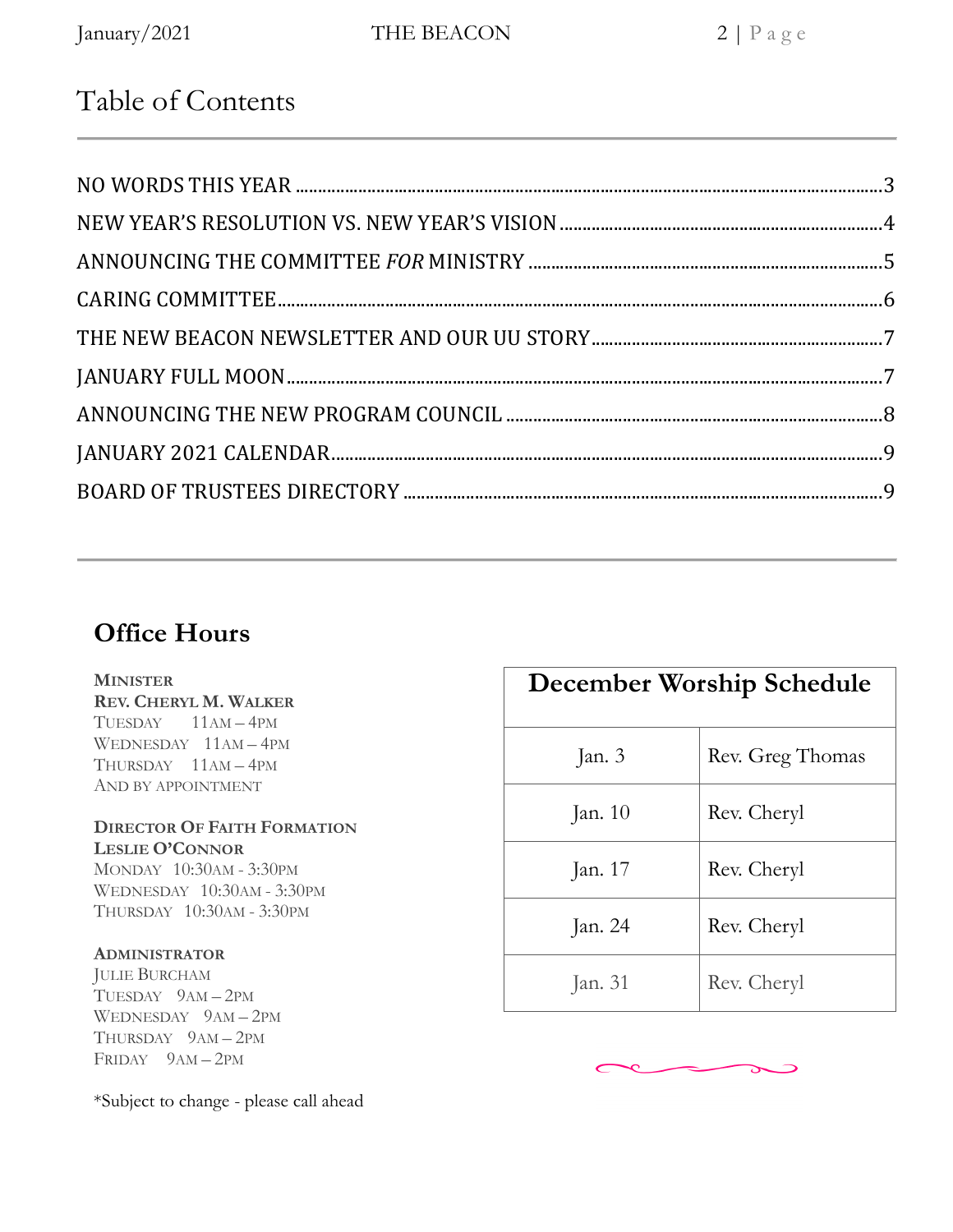# **NO WORDS THIS YEAR**

Most of us have long given up on the idea of New Year's resolutions, for good reason. We didn't keep them very long and just felt bad about not keeping them. At my sister's urging I started having a word for the year. That worked pretty well for some years and not so well for others. Last year, 2020, a year that will live in infamy, was one of the years that my word didn't work as well. My word was commitment, and it was okay until March. After all I did get married in February, that's a commitment.

What I learned from last year is to not have resolutions or words or anything. What we all learned from last year is just how much we are not in control of things. Think back to this time last year, were you thinking about a worldwide pandemic that would change our daily living? Of course not. According to the World Health Organization the first cases weren't reported until January 11<sup>th</sup>. The first case, in the United States, wasn't reported until January  $20<sup>th</sup>$  and the first death in the US was reported on March 3<sup>rd</sup>. No one, this time last year, was thinking about COVID19. And yet this virus changed the world and is still changing the world.



So, as I approach this new year, I don't have any resolutions nor words. What I have is what I have every day of every year, faith and hope. I have faith in myself to cope with whatever life will bring. I will not always do it easily or well. But I have faith that I will deal with whatever life gives me. I have faith in humanity. That faith is often tested, and I have no historical reason to keep having faith in humanity. But I have faith, nonetheless. I have faith that we will learn something and get better at a lot of things. And finally, I have faith in the God of my heart. I have faith that God's love is abundant and shared with all. I have faith that my God loves me.

And I have hope. I have hope that we will build a world of peace and justice where everyone is affirmed and loved. I have hope that we will build societies where no one goes hungry, no one is homeless, everyone has access to medical care they can afford, that each child has the opportunity to be educated well, and that we no longer think war is an acceptable answer.

I have no idea what this year will bring, no one does. I am sure there will be times of joy and laughter and times of sorrow and tears. Why would this year be any different from any other years I do know some things about the coming year. I know that we all will need each other. I know that nothing will change unless we put ourselves to changing them. I know that love will still be the most powerful force there is. I know we are capable of great things if we believe we can do great things. I know that this congregation is kind, caring and loving and worthy of our dedication to it. I know that this is all I need to know. Whatever else life brings we'll just have to see.

Many kind blessings,

Rev. Cheryl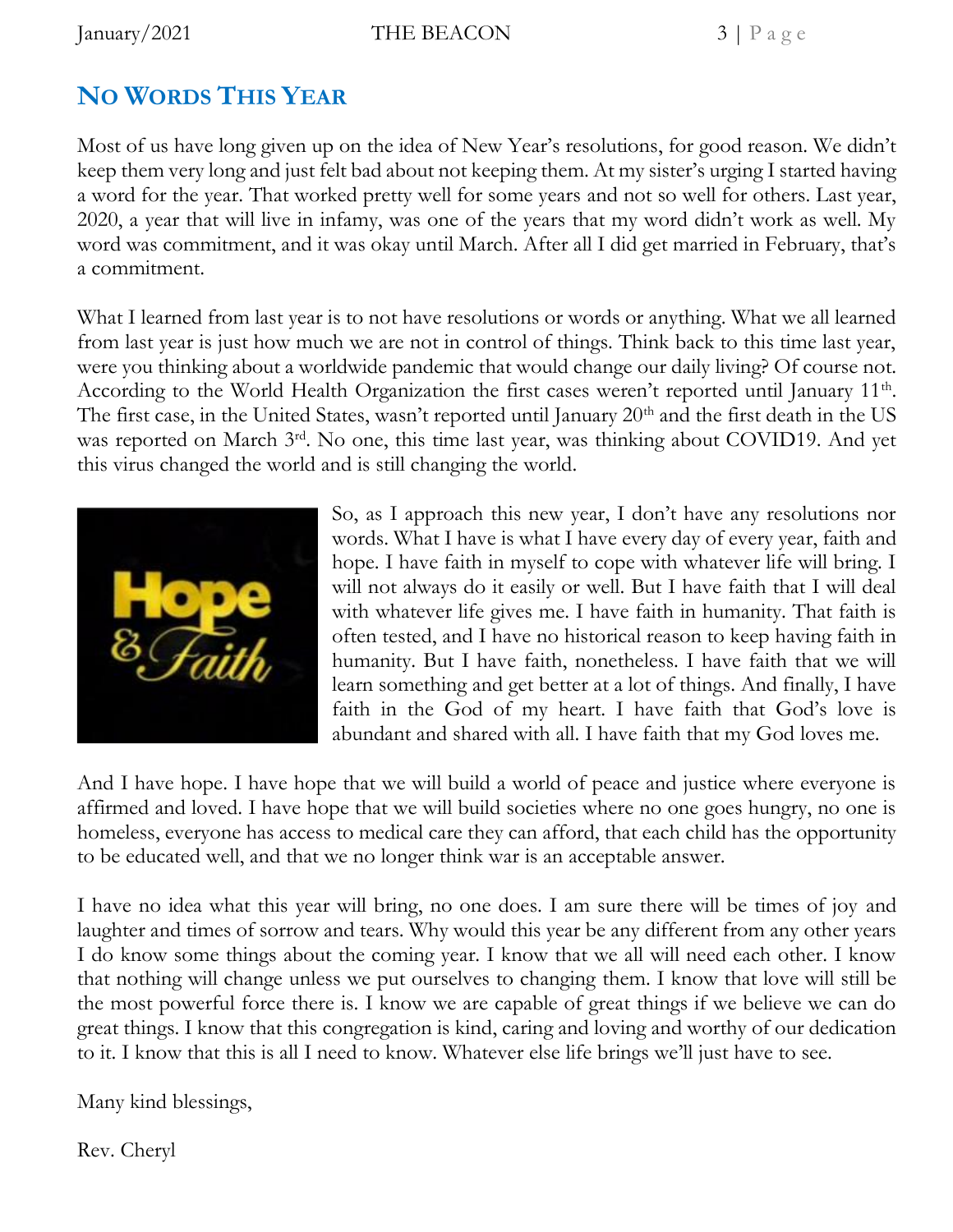# **NEW YEAR'S RESOLUTION VS. NEW YEAR'S VISION**

I've given up the practice of making a resolution for the new year. For the most part, I rarely made it past January without breaking the promise to myself. And it felt like I was looking for something that was wrong with me and trying to fix it. Not a good feeling. Especially after I fail at making the change. A New Year's resolution does not have the accountability that I need to make changes in myself.

If I've heard it once, I've heard it a thousand times: "Ugh, I'm so ready for 2020 to be over!". But how is 2021 going to be any different? If it is to be different, the change must come from me. If I set a **vision** of how 2021 is going to be, I can then make goals toward the realization of the vision as the year progresses, rather than packing them all into the first few weeks of January. I can seek opportunities to build my vision around my day-to-day life.

I've been inspired by leading the Spiritual Practices series of workshops, and I want to set my vision for 2021: this will be the year that I establish a spiritual practice for myself. One that will deepen my connections to the sacred and to my religious community of fellow seekers. One that will improve my teaching skills and resources and make me a better DRE, a better parent, a better daughter. One that will enable me to treat myself with kindness and patience. Self-care is important if I'm to be all these things to so many people.

What is your vision for 2021? Keep it vague enough for your creative energy to adapt it to the moment. Recognize opportunities to manifest your vision. And be kind and patient to yourself.

Shalom,

Leslie O'Connor Director, Religious Education

What's your  $2021$  vizion?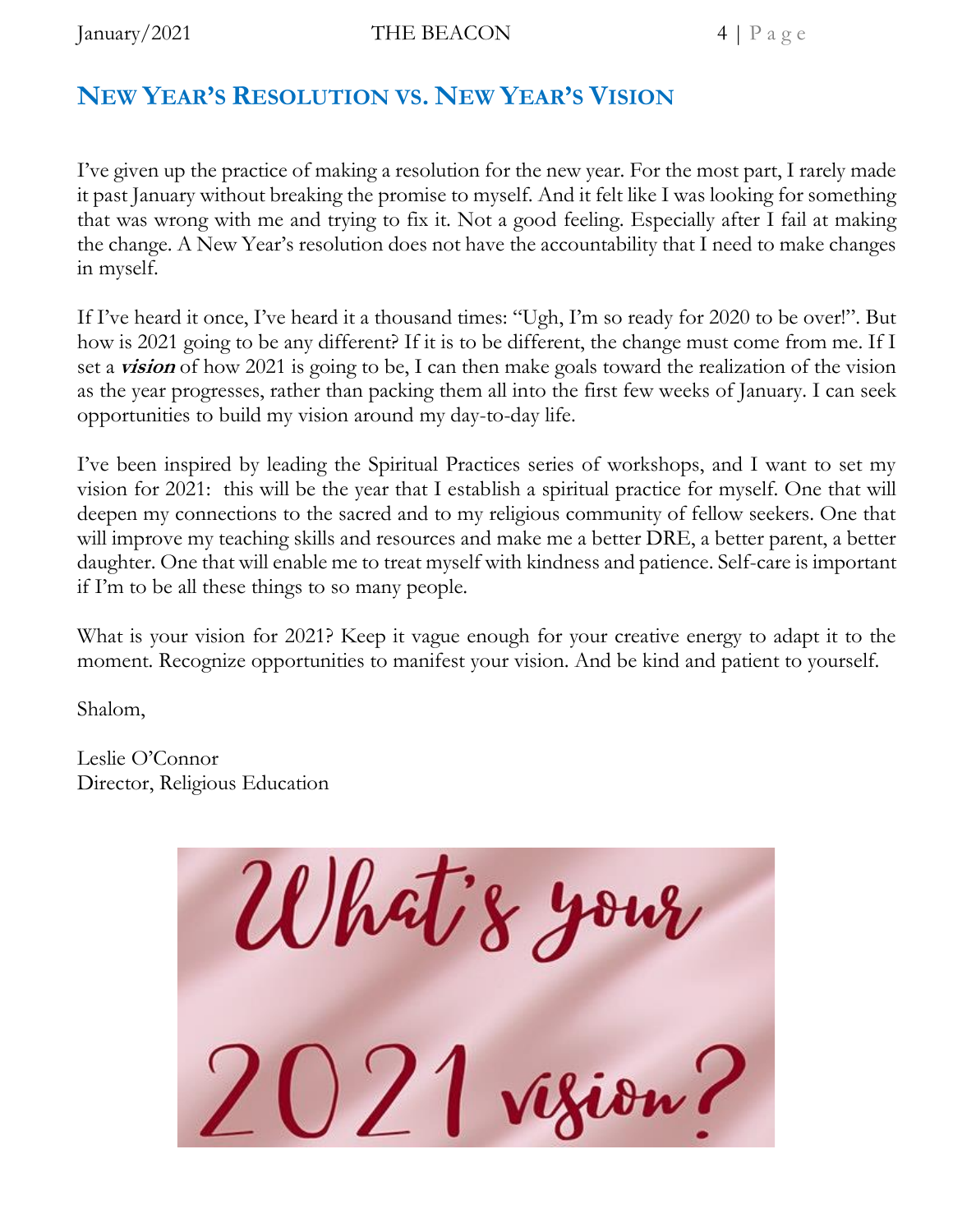$\text{January}/2021$  THE BEACON 5 | P a g e

# **ANNOUNCING THE COMMITTEE FOR MINISTRY**

Our Congregation is about to the restart a Committee For Ministry (CFM). The purpose of a CFM is to ensure our congregation is living its mission. The ministry of UUCWNC is a shared responsibility among several leadership stakeholders that are central to our mission. Our congregation is most healthy when all these stakeholders understand, fulfill and are accountable for their contribution to the mission. Our Committee *For* Ministry is typically referred to as Committee *On* Ministry in other congregations. We have intentionally selected the word *For* to indicate a committee in support of and partnership with the ministry.

We can think of the CFM as a sort of a doctor for the church. It performs or orchestrates wellness checks for the various stakeholders that minister to the church's membership. When there is something not going well in some aspect of the ministry, the committee conducts or orchestrates intervention to make a situation better. It is important to emphasize that healthy organizations, like healthy people are examining themselves on a regular basis. Then they use the examination to determine what will make them healthier and stronger. Once in place this becomes a virtuous cycle of self-examination and improvement.





Most simply put, the CFM seeks objective feedback on two questions for each stakeholder in the church's ministry:

What do you appreciate about the ministry/what is going well? What could we do to improve this aspect of the ministry/what needs some attention?

## **The Shared Responsibility of the Ministry**

Our congregation, like any organization, is a system. The health of the system is dependent upon each stakeholder in the system fulfilling its responsibilities and working productively with other stakeholders. The primary stakeholders in our church's shared ministry include, the Minister, the congregation, church committees & teams and the Board to Trustees.



Our process will include evaluation of and feedback delivery to each stakeholder of the shared ministry over the course of a three-year cycle. Each stakeholder of the ministry will be expected to create improvement goals and actions based on the evaluation and feedback.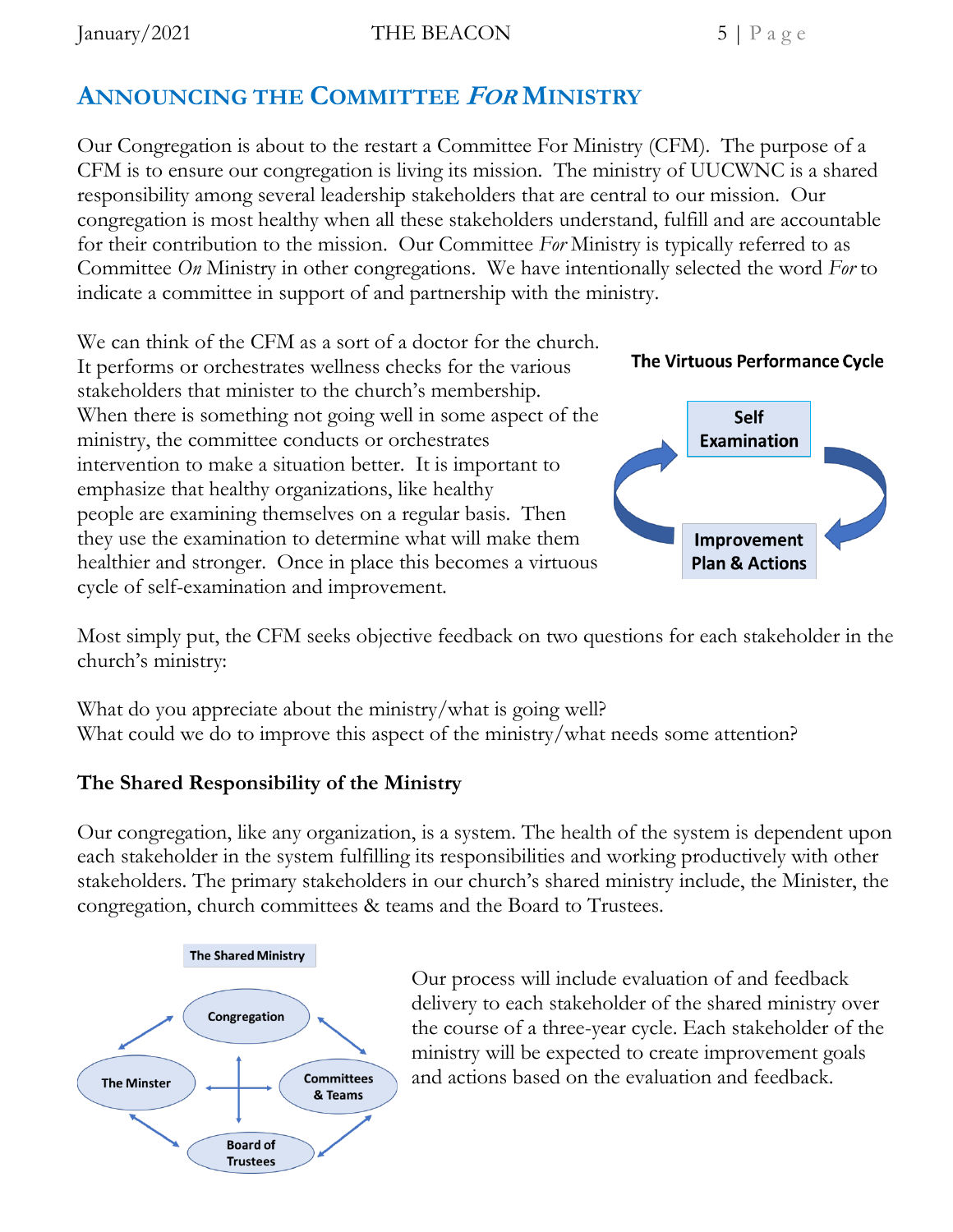### **Forming the Committee For Ministry**

Our CFM will be comprised of six committed congregants who represent a diversity of views, make up and perspectives of the congregation. The BOT and Rev Cheryl will invite people who they feel capable of helping us get this effort going to join the Committee. We will also invite members who are interested in participating to nominate themselves. The BOT plans to finalize the CFM selection process and other implementation details in January and launch the effort early in 2021. We look forward to this effort as a key contributor to our being a healthy and vibrant congregation.

Jerry Hurwitz Board of Trustees Member

# **CARING COMMITTEE**

Acting in concert with the minister during the past month, the caring team has provided support, care and assistance to UU members and friends who have experienced illness, surgery and personal losses. We wish Robert D., Margaret A., Nancy G. and John G. our very best wishes as they recover from surgery and send condolences to those whose friends and family members passed away. We have continued to coordinate preparation and delivery of meals to some of our members who are experiencing illness. We have sent dozens of cards and made many phone calls to reach out to those who could not be with their families during the holidays due to the restrictions required by the pandemic.

I want to thank all those who have joined the Caring team in our efforts to reach out with compassionate care with meals: Fran Strauss, Tina Baldridge, Sally Freeman, Deb File, Jo Ann Skinner, Sylvia Quinn, Sharon Moore, Robin Middleton, Pat Wilkie, Stacey Kitt, Beth O'Connell, Su-Min Kreitner.



With a vaccine coming this year, we can hope, not just with faith, but with expectation, that we will be able to live our lives fully and interact with our families, our friends and each other. That will also mean that the activities of the Caring team can once again include hospital and long-term care visits, rides to church and doctor's appointments and shopping for those who are recuperating at home.

Please let one of us know if you or someone else would appreciate a card, a call or a meal this month. Jeanette Koshar is the January Coordinator of the Caring Committee. Other members are: Cathy Campau, Carol Anne Davis, Diane Halley, Jeannie Lennon, Kami OKeeffe, Jill Pollock, Betsy Randall-David, and Rev. Cheryl M. Walker.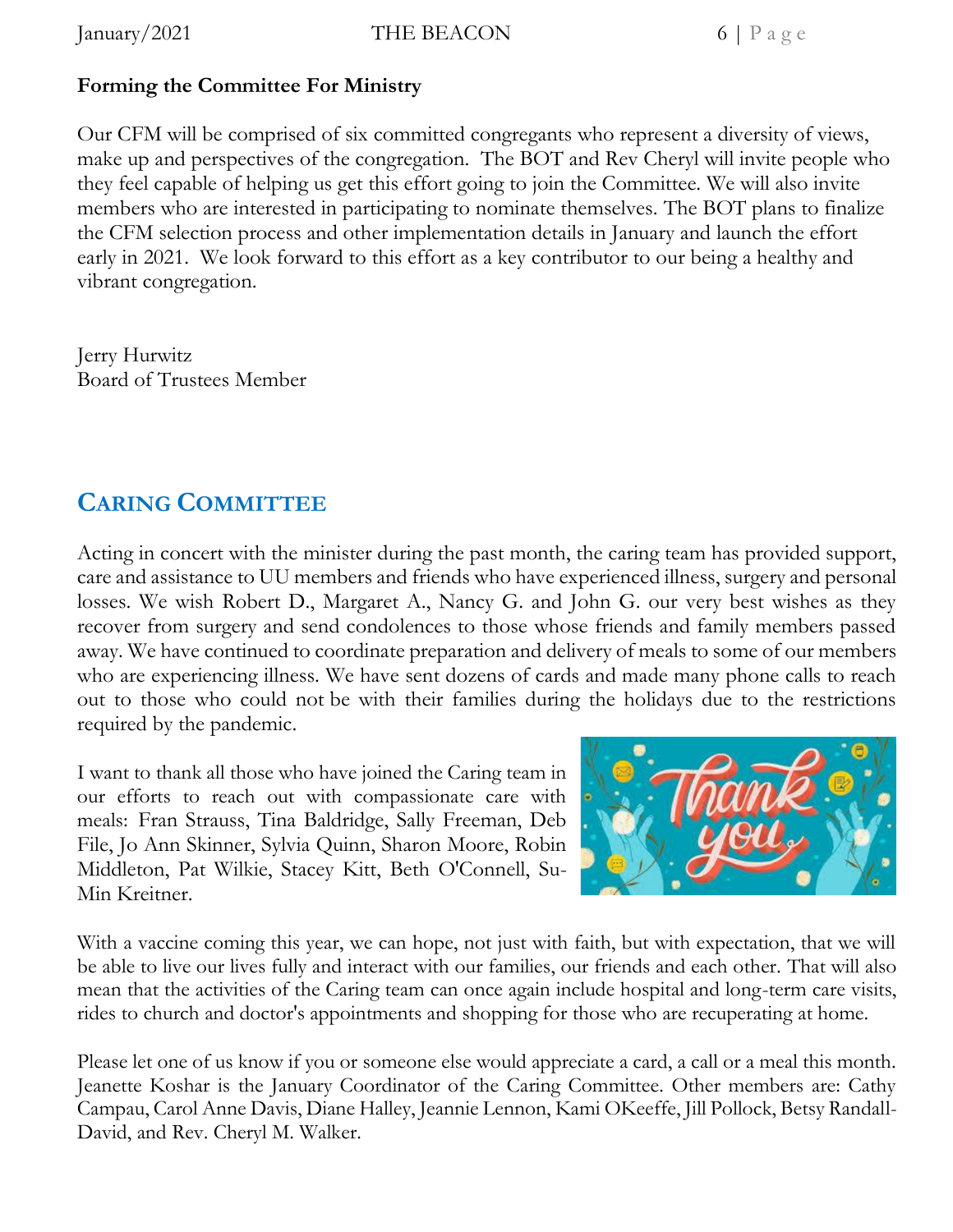# **THE NEW BEACON NEWSLETTER AND OUR UU STORY**

This year the Beacon newsletter has been updated with a couple of new changes:

- 1) a cover page that reflects who we are and what's happening in our world each month
- 2) a table of contents to more easily see what's included in the newsletter
- 3) committee titles replaced by article titles that more accurately reflect the content
- 4) an email send out that connects directly to the Beacon on the web. All it takes is a single click



We are also launching a new feature article: **Our UU Story**. This is a great opportunity for more of us to get to know each other on a deeper level. Anyone can submit an article about their own story, whether it is about what you believe, your journey to UU, or your experiences on the road to social justice and the beloved community. To learn more about how to submit please contact Heidi Kaufman at [heidika60@gmail.com.](mailto:heidika60@gmail.com)

If you have not been reading the Beacon newsletter please take the time to check it out this year. In it you will find more in depth expressions of what we are planning, thinking and feeling as a community. If you are not receiving the Beacon Newsletter please contact Julie Burcham at  $j$ ulie $@$ uucwnc.org.

# **JANUARY FULL MOON**

January brings the Wolf Moon, named for wolves howling at the moon. This is a good month to work on developing the inner self, connecting with spirits of our paths, and focusing on spirituality and self-discovery. It is also a month for creativity, and finishing up creative projects.

In the Hindu religion, a most sacred pilgrimage, Kumbh Mela, is celebrated this month. Kumbh Mela is actually held in 1 of 4 places, every twelve years. This year, it will be in Haridwar. The other 3 places are Prayag, Ujjain and Nashik.



Join us at our January Full Moon Gathering on Tuesday, January 26<sup>th</sup> at 7:00 pm on Zoom. Christine M will lead our ritual. A Zoom invitation will be sent out prior to that date.

All women of any age are welcomed to these gatherings. If you would like to attend and are not on the mailing list, please contact <u>fullmoon@uucwnc.org</u> for additional information.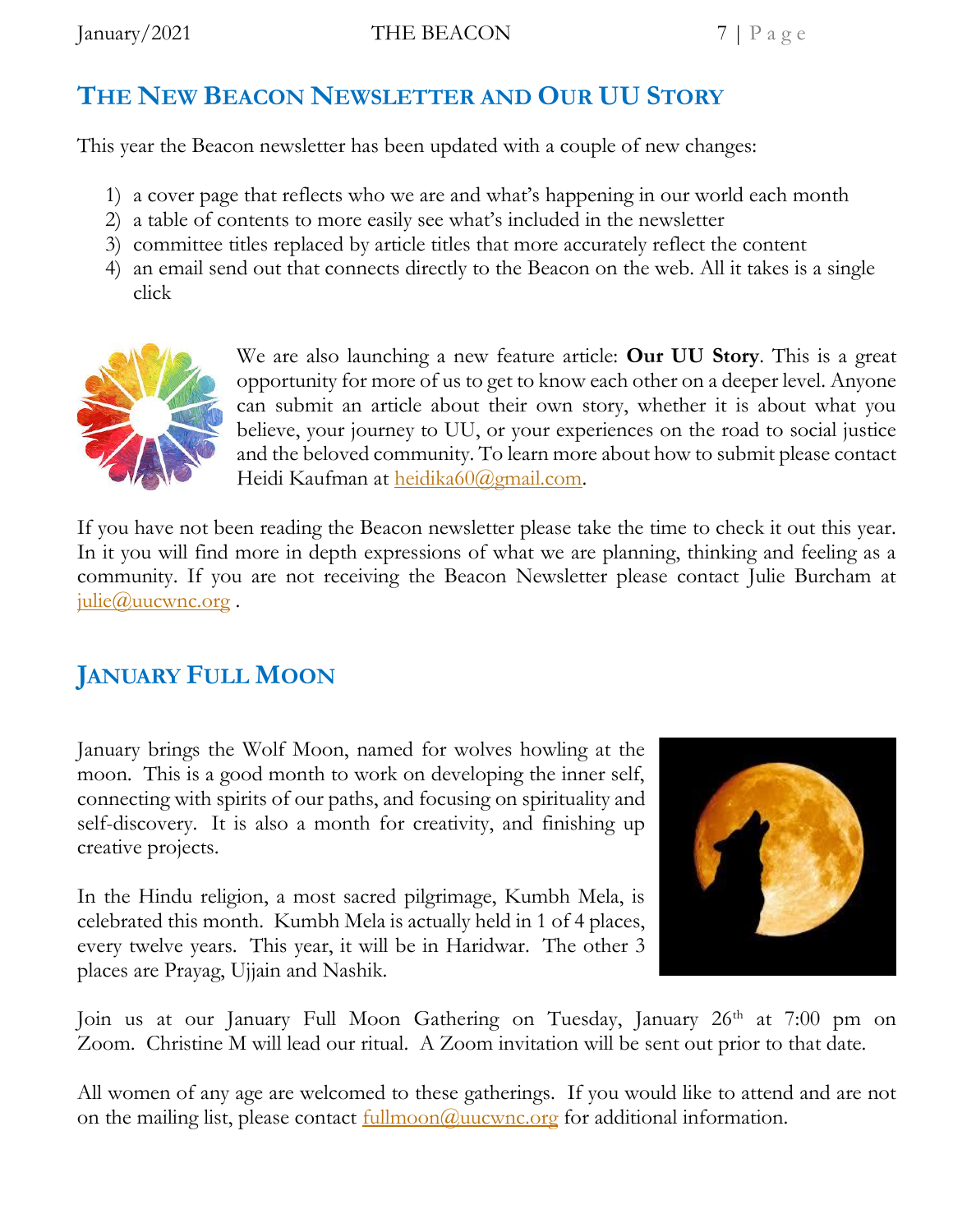$\text{January}/2021$  THE BEACON 8 | P a g e

## **ANNOUNCING THE NEW PROGRAM COUNCIL**

By Beth O'Connell, President of the Board of the Trustees

Welcome to our new Program Council, a group established by the Board of Trustees to foster coordination and communication among groups/committees whose activities intersect and overlap as they develop programs and events. The Council will be chaired by the vice president of the Board of Trustees (BOT) – currently Becki Schreiber - and includes leaders of committees/teams that develop multiple programs for congregational participation. Currently, this group includes leaders from the Caring, Generous Life, Lifespan Religious Education, Membership, Membership Engagement, Operational Wellness and Support, Quest, Social Justice Advisory Group, and Worship teams. The Council will meet three times per year: twice in the fall and once in the spring.



The Program Council, which held its first meeting on Dec. 7, is a new incarnation of a previous committee that disbanded several years ago. The BOT decided to revive the Council because we believe that bringing team leaders together serves an important function for their respective committees, and it also helps inform the BOT of planned activities. We decided to try making the Council smaller than it was previously, but will circulate program planning news and ideas to leaders of ALL committees/teams, the Minister, and the BOT. In addition, meetings will be open to all. For further information on the Council, please contact **becki**.schreiber@gmail.com.